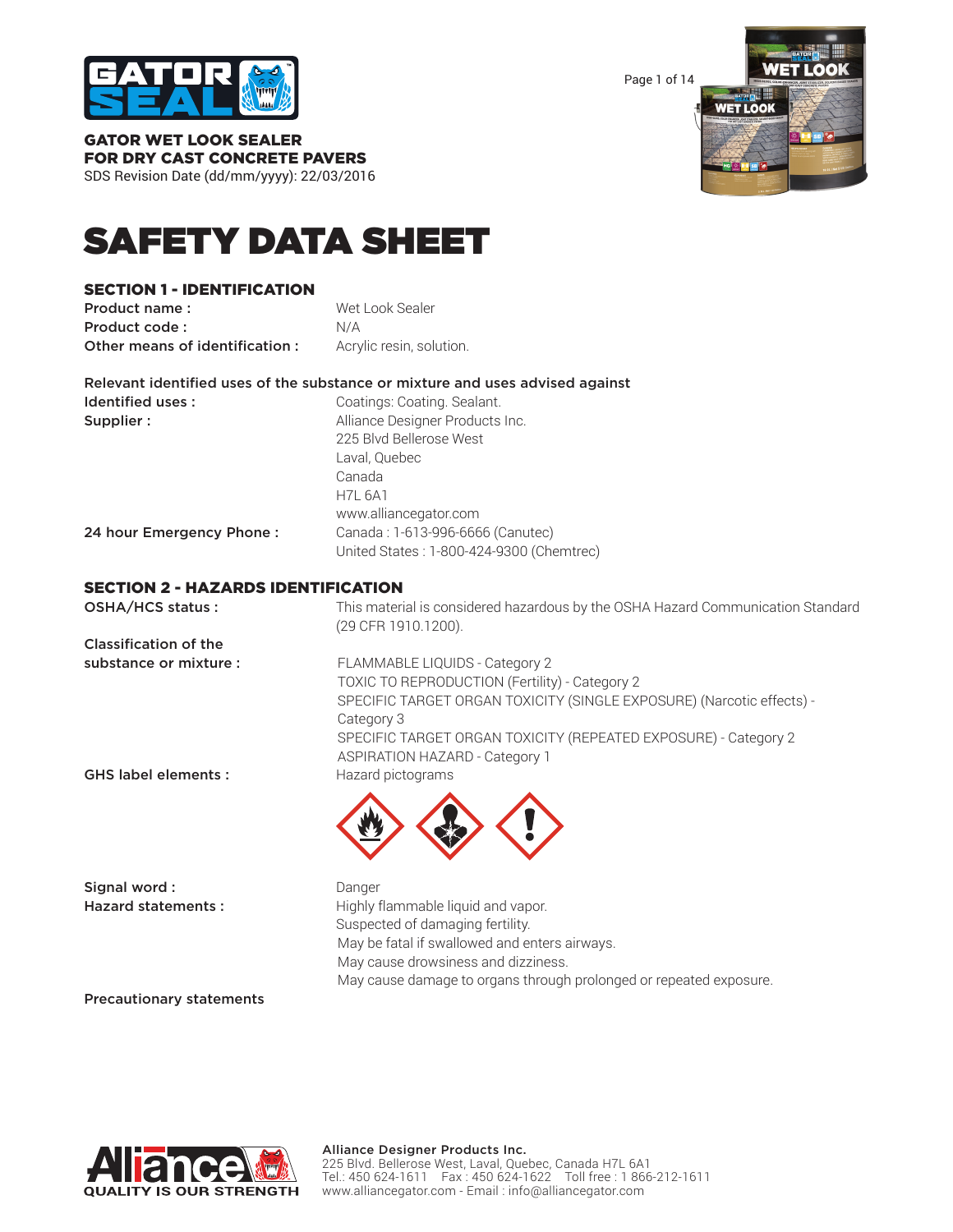

Page 2 of 14



#### GATOR WET LOOK SEALER FOR DRY CAST CONCRETE PAVERS SDS Revision Date (dd/mm/yyyy): 22/03/2016

# SECTION 3 - COMPOSITION/INFORMATION ON INGREDIENTS

| <b>Substance/mixture:</b> | <b>Mixture</b>  |                |
|---------------------------|-----------------|----------------|
| Ingredient name           | %               | CAS number     |
| dimethyl carbonate        | $\geq 50 - 575$ | $616 - 38 - 6$ |
| xylene                    | $\geq 10 - 20$  | 1330-20-7      |

Any concentration shown as a range is to protect confidentiality or is due to batch variation.

There are no additional ingredients present which, within the current knowledge of the supplier and in the concentrations applicable, are classified as hazardous to health or the environment and hence require reporting in this section.

Occupational exposure limits, if available, are listed in Section 8.

## SECTION 4 - FIRST AID MEASURES

#### **DESCRIPTION OF NECESSARY FIRST AID MEASURES**

| Eye contact:  | Immediately flush eyes with plenty of water, occasionally lifting the upper and lower<br>eyelids. Check for and remove any contact lenses. Continue to rinse for at least 10<br>minutes. Get medical attention following exposure or if feeling unwell.                                                                                                                                                                                                                                                                                                                                                                                                                                                                                                                                                                                       |
|---------------|-----------------------------------------------------------------------------------------------------------------------------------------------------------------------------------------------------------------------------------------------------------------------------------------------------------------------------------------------------------------------------------------------------------------------------------------------------------------------------------------------------------------------------------------------------------------------------------------------------------------------------------------------------------------------------------------------------------------------------------------------------------------------------------------------------------------------------------------------|
| Inhalation:   | Remove victim to fresh air and keep at rest in a position comfortable for breathing.<br>If it is suspected that fumes are still present, the rescuer should wear an appropriate<br>mask or self-contained breathing apparatus. If not breathing, if breathing is irregular or<br>if respiratory arrest occurs, provide artificial respiration or oxygen by trained personnel.<br>It may be dangerous to the person providing aid to give mouth-to-mouth resuscitation.<br>Get medical attention. If necessary, call a poison center or physician. If unconscious,<br>place in recovery position and get medical attention immediately. Maintain an open<br>airway. Loosen tight clothing such as a collar, tie, belt or waistband.                                                                                                            |
| Skin contact: | Flush contaminated skin with plenty of water. Remove contaminated clothing and<br>shoes. Continue to rinse for at least 10 minutes. Get medical attention. Wash clothing<br>before reuse. Clean shoes thoroughly before reuse.                                                                                                                                                                                                                                                                                                                                                                                                                                                                                                                                                                                                                |
| Ingestion:    | Get medical attention immediately. Call a poison center or physician. Wash out mouth<br>with water. Remove dentures if any. Remove victim to fresh air and keep at rest in a<br>position comfortable for breathing. If material has been swallowed and the exposed<br>person is conscious, give small quantities of water to drink. Stop if the exposed person<br>feels sick as vomiting may be dangerous. Aspiration hazard if swallowed. Can enter<br>lungs and cause damage. Do not induce vomiting. If vomiting occurs, the head should<br>be kept low so that vomit does not enter the lungs. Never give anything by mouth to<br>an unconscious person. If unconscious, place in recovery position and get medical<br>attention immediately. Maintain an open airway. Loosen tight clothing such as a collar,<br>tie, belt or waistband. |

#### **MOST IMPORTANT SYMPTOMS/EFFECTS, ACUTE AND DELAYED**

#### **POTENTIAL ACUTE HEALTH EFFECTS**

| Eye contact : | No known significant effects or critical hazards.                           |
|---------------|-----------------------------------------------------------------------------|
| Inhalation :  | Can cause central nervous system (CNS) depression. May cause drowsiness and |
|               | dizziness.                                                                  |



# Alliance Designer Products Inc.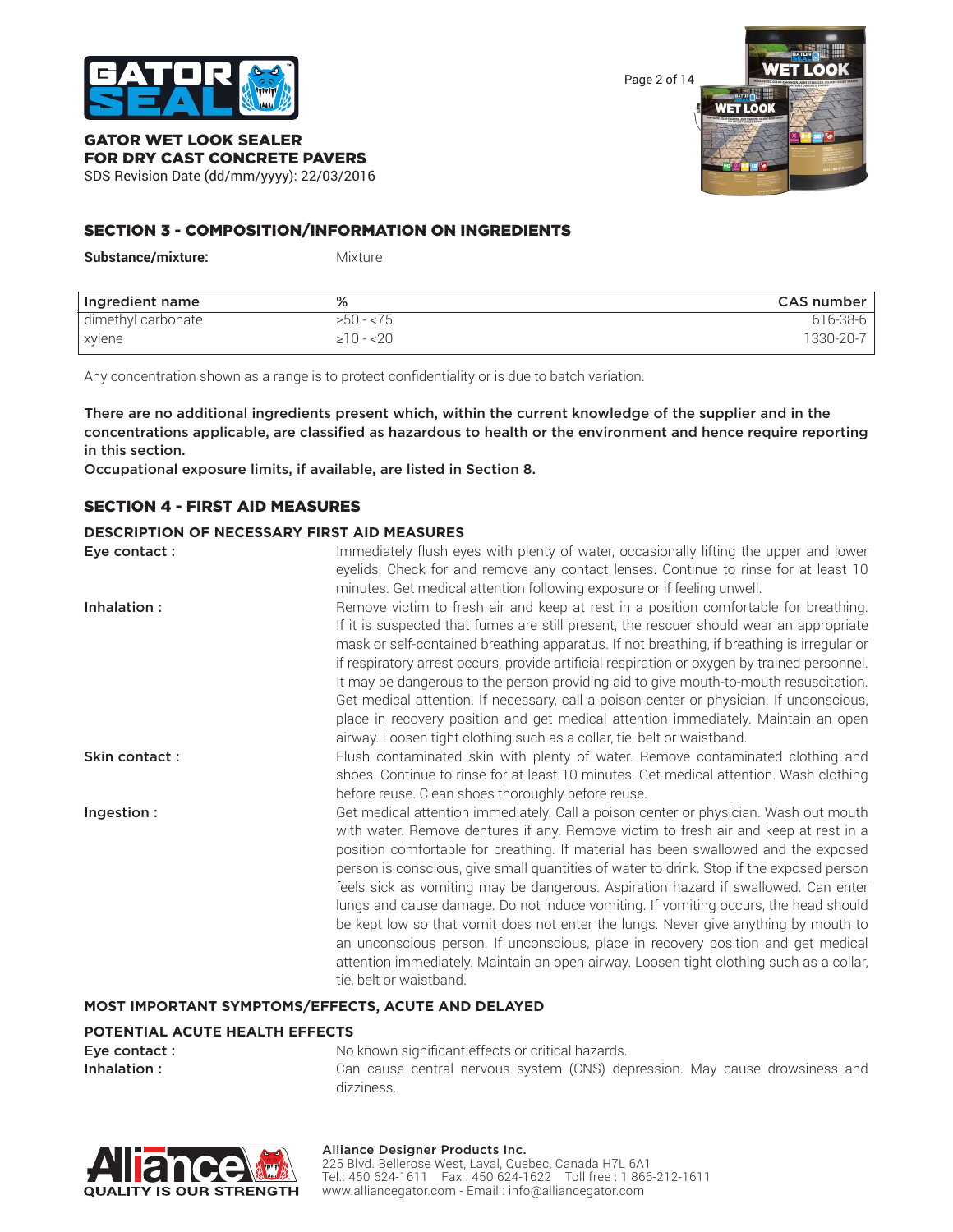

Page 3 of 14



GATOR WET LOOK SEALER FOR DRY CAST CONCRETE PAVERS SDS Revision Date (dd/mm/yyyy): 22/03/2016

# SECTION 4 - FIRST AID MEASURES (CONT.)

| Skin contact : | No known significant effects or critical hazards.                                |
|----------------|----------------------------------------------------------------------------------|
| Ingestion:     | Can cause central nervous system (CNS) depression. May be fatal if swallowed and |
|                | enters airways.                                                                  |

#### **OVER-EXPOSURE SIGNS/SYMPTOMS**

| Eye contact:  | No specific data.                           |
|---------------|---------------------------------------------|
| Inhalation:   | Adverse symptoms may include the following: |
|               | nausea or vomiting                          |
|               | headache                                    |
|               | drowsiness/fatique                          |
|               | dizziness/vertigo                           |
|               | unconsciousness                             |
|               | reduced fetal weight                        |
|               | increase in fetal deaths                    |
|               | skeletal malformations                      |
| Skin contact: | Adverse symptoms may include the following: |
|               | reduced fetal weight                        |
|               | increase in fetal deaths                    |
|               | skeletal malformations                      |
| Ingestion:    | Adverse symptoms may include the following: |
|               | nausea or vomiting                          |
|               | reduced fetal weight                        |
|               | increase in fetal deaths                    |
|               | skeletal malformations                      |

# **INDICATION OF IMMEDIATE MEDICAL ATTENTION AND SPECIAL TREATMENT NEEDED, IF NECESSARY**

| Notes to physician :               | Treat symptomatically. Contact poison treatment specialist immediately if large                                                                                                                                                                                                                                       |  |
|------------------------------------|-----------------------------------------------------------------------------------------------------------------------------------------------------------------------------------------------------------------------------------------------------------------------------------------------------------------------|--|
|                                    | quantities have been ingested or inhaled.                                                                                                                                                                                                                                                                             |  |
| <b>Specific treatments:</b>        | No specific treatment.                                                                                                                                                                                                                                                                                                |  |
| <b>Protection of first-aiders:</b> | No action shall be taken involving any personal risk or without suitable training. If it is<br>suspected that fumes are still present, the rescuer should wear an appropriate mask or<br>self-contained breathing apparatus. It may be dangerous to the person providing aid to<br>give mouth-to-mouth resuscitation. |  |

#### **SEE TOXICOLOGICAL INFORMATION (SECTION 11)**

# SECTION 5 - FIRE FIGHTING MEASURES

**EXTINGUISHING MEDIA** Suitable extinguishing media : Use dry chemical, CO2, water spray (fog) or foam. Unsuitable extinguishing media : Do not use water jet. Specific hazards arising from the chemical : Highly flammable liquid and vapor. In a fire or if heated, a pressure increase will occur and the container may burst, with the risk of a subsequent explosion. Runoff to sewer



may create fire or explosion hazard.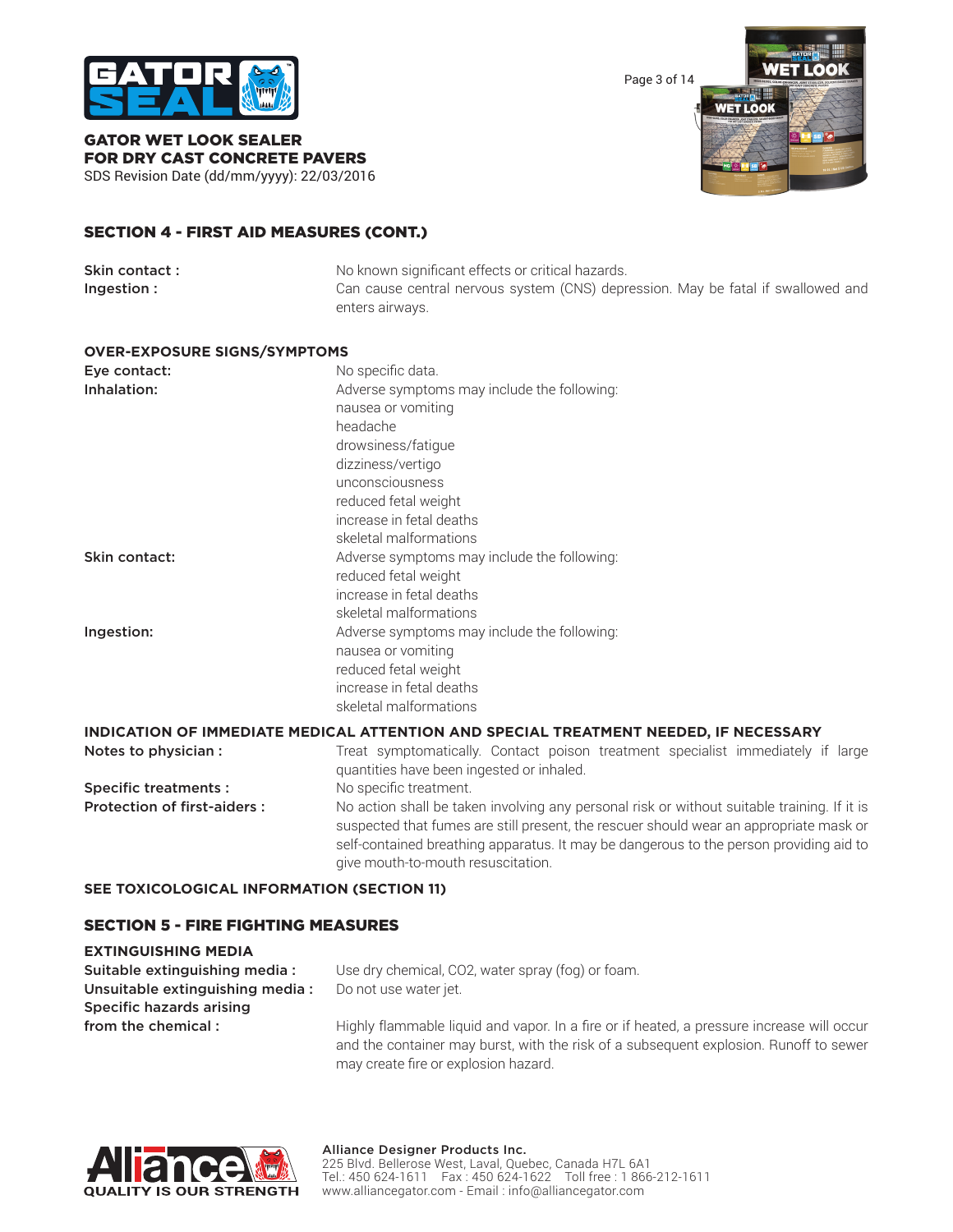

Page 4 of 14



GATOR WET LOOK SEALER FOR DRY CAST CONCRETE PAVERS SDS Revision Date (dd/mm/yyyy): 22/03/2016

# SECTION 5 - FIRE FIGHTING MEASURES (CONT.)

| <b>Hazardous thermal</b><br>decomposition products : | Decomposition products may include the following materials:<br>carbon dioxide<br>carbon monoxide                                                                                                                                                                                                                            |
|------------------------------------------------------|-----------------------------------------------------------------------------------------------------------------------------------------------------------------------------------------------------------------------------------------------------------------------------------------------------------------------------|
| Special protective actions<br>for fire-fighters :    | Promptly isolate the scene by removing all persons from the vicinity of the incident if<br>there is a fire. No action shall be taken involving any personal risk or without suitable<br>training. Move containers from fire area if this can be done without risk. Use water spray<br>to keep fire-exposed containers cool. |
| Special protective<br>equipment for fire-fighters :  | Fire-fighters should wear appropriate protective equipment and self-contained breathing                                                                                                                                                                                                                                     |
|                                                      | apparatus (SCBA) with a full face-piece operated in positive pressure mode.                                                                                                                                                                                                                                                 |

## SECTION 6 - ACCIDENTAL RELEASE MEASURES

#### **PERSONAL PRECAUTIONS, PROTECTIVE EQUIPMENT AND EMERGENCY PROCEDURES**

| For non-emergency personnel:                                 | No action shall be taken involving any personal risk or without suitable training. Evacuate<br>surrounding areas. Keep unnecessary and unprotected personnel from entering. Do not<br>touch or walk through spilled material. Shut off all ignition sources. No flares, smoking<br>or flames in hazard area. Avoid breathing vapor or mist. Provide adequate ventilation.<br>Wear appropriate respirator when ventilation is inadequate. Put on appropriate personal<br>protective equipment. |
|--------------------------------------------------------------|-----------------------------------------------------------------------------------------------------------------------------------------------------------------------------------------------------------------------------------------------------------------------------------------------------------------------------------------------------------------------------------------------------------------------------------------------------------------------------------------------|
| For emergency responders :                                   | If specialised clothing is required to deal with the spillage, take note of any information<br>in Section 8 on suitable and unsuitable materials. See also the information in "For non-<br>emergency personnel".                                                                                                                                                                                                                                                                              |
| <b>Environmental precautions:</b>                            | Avoid dispersal of spilled material and runoff and contact with soil, waterways, drains<br>and sewers. Inform the relevant authorities if the product has caused environmental<br>pollution (sewers, waterways, soil or air).                                                                                                                                                                                                                                                                 |
| <b>METHODS AND MATERIALS FOR CONTAINMENT AND CLEANING UP</b> |                                                                                                                                                                                                                                                                                                                                                                                                                                                                                               |

#### **METHODS AND MATERIALS FOR CONTAINMENT AND CLEANING UP**

**Small spill :** Stop leak if without risk. Move containers from spill area. Use spark-proof tools and explosion-proof equipment. Dilute with water and mop up if water-soluble. Alternatively, or if water-insoluble, absorb with an inert dry material and place in an appropriate waste disposal container. Dispose of via a licensed waste disposal contractor. Large spill : Stop leak if without risk. Move containers from spill area. Use spark-proof tools and explosionproof equipment. Approach release from upwind. Prevent entry into sewers, water courses, basements or confined areas. Wash spillages into an effluent treatment plant or proceed as follows. Contain and collect spillage with non-combustible, absorbent material e.g. sand, earth, vermiculite or diatomaceous earth and place in container for disposal according to local regulations (see Section 13). Dispose of via a licensed waste disposal contractor. Contaminated absorbent material may pose the same hazard as the spilled product. Note: see Section 1 for emergency contact information and Section 13 for waste disposal.

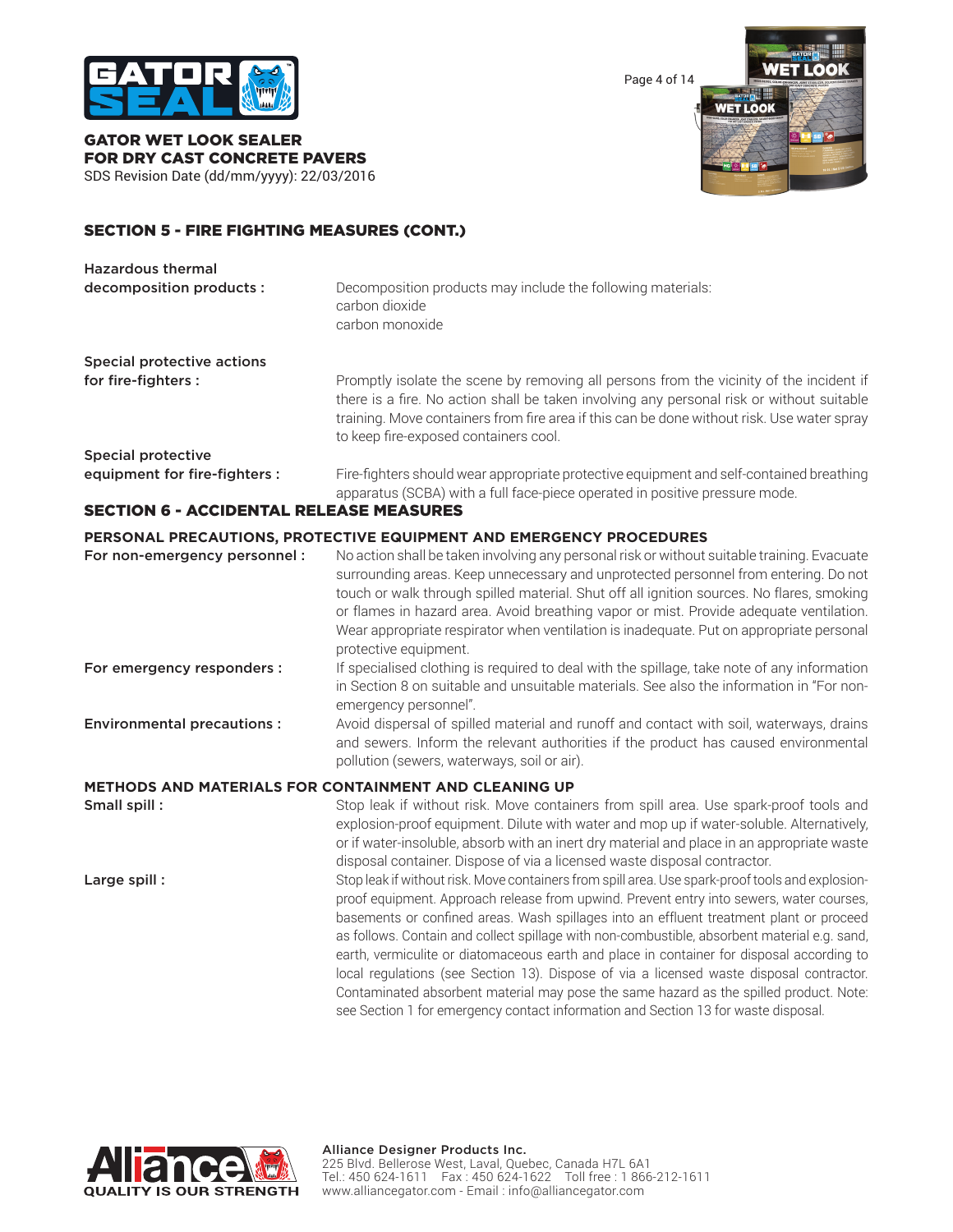

GATOR WET LOOK SEALER FOR DRY CAST CONCRETE PAVERS SDS Revision Date (dd/mm/yyyy): 22/03/2016 Page 5 of 14



# SECTION 7 - HANDLING AND STORAGE

#### **PRECAUTIONS FOR SAFE HANDLING**

| <b>Protective measures:</b>       | Put on appropriate personal protective equipment (see Section 8). Avoid exposure<br>- obtain special instructions before use. Avoid exposure during pregnancy. Do not<br>handle until all safety precautions have been read and understood. Do not get in eyes<br>or on skin or clothing. Do not breathe vapor or mist. Do not swallow. Use only with<br>adequate ventilation. Wear appropriate respirator when ventilation is inadequate. Do<br>not enter storage areas and confined spaces unless adequately ventilated. Keep in the<br>original container or an approved alternative made from a compatible material, kept<br>tightly closed when not in use. Store and use away from heat, sparks, open flame or any<br>other ignition source. Use explosion-proof electrical (ventilating, lighting and material<br>handling) equipment. Use only non-sparking tools. Take precautionary measures<br>against electrostatic discharges. Empty containers retain product residue and can be<br>hazardous. Do not reuse container. |
|-----------------------------------|--------------------------------------------------------------------------------------------------------------------------------------------------------------------------------------------------------------------------------------------------------------------------------------------------------------------------------------------------------------------------------------------------------------------------------------------------------------------------------------------------------------------------------------------------------------------------------------------------------------------------------------------------------------------------------------------------------------------------------------------------------------------------------------------------------------------------------------------------------------------------------------------------------------------------------------------------------------------------------------------------------------------------------------|
| Advice on general                 |                                                                                                                                                                                                                                                                                                                                                                                                                                                                                                                                                                                                                                                                                                                                                                                                                                                                                                                                                                                                                                      |
| occupational hygiene :            | Eating, drinking and smoking should be prohibited in areas where this material is handled,<br>stored and processed. Workers should wash hands and face before eating, drinking and<br>smoking. Remove contaminated clothing and protective equipment before entering<br>eating areas. See also Section 8 for additional information on hygiene measures.                                                                                                                                                                                                                                                                                                                                                                                                                                                                                                                                                                                                                                                                             |
| Conditions for safe storage,      |                                                                                                                                                                                                                                                                                                                                                                                                                                                                                                                                                                                                                                                                                                                                                                                                                                                                                                                                                                                                                                      |
| including any incompatibilities : | Store in accordance with local regulations. Store in a segregated and approved area.<br>Store in original container protected from direct sunlight in a dry, cool and well-ventilated<br>area, away from incompatible materials (see Section 10) and food and drink. Store locked<br>up. Eliminate all ignition sources. Separate from oxidizing materials. Keep container<br>tightly closed and sealed until ready for use. Containers that have been opened must<br>be carefully resealed and kept upright to prevent leakage. Do not store in unlabeled                                                                                                                                                                                                                                                                                                                                                                                                                                                                           |

# containers. Use appropriate containment to avoid environmental contamination.

# SECTION 8 - EXPOSURE CONTROLS AND PERSONAL PROTECTION

#### **CONTROL PARAMETERS**

Occupational exposure limits

| Ingredient name                   | <b>Exposure limits</b>                  |
|-----------------------------------|-----------------------------------------|
| xylene                            | ACGIH TLV (United States, 4/2014).      |
|                                   | TWA: 100 ppm 8 hours.                   |
|                                   | TWA: $434 \text{ mg/m}^3$ 8 hours.      |
|                                   | STEL: 150 ppm 15 minutes.               |
|                                   | STEL: 651 mg/m <sup>3</sup> 15 minutes. |
|                                   | OSHA PEL 1989 (United States, 3/1989).  |
|                                   | TWA: 100 ppm 8 hours.                   |
|                                   | TWA: $435 \,\mathrm{mg/m}^3$ 8 hours.   |
|                                   | STEL: 150 ppm 15 minutes.               |
|                                   | STEL: 655 mg/m <sup>3</sup> 15 minutes. |
| OSHA PEL (United States, 2/2013). |                                         |
|                                   | TWA: 100 ppm 8 hours.                   |
|                                   | TWA: $435 \,\mathrm{mg/m^3}$ 8 hours.   |

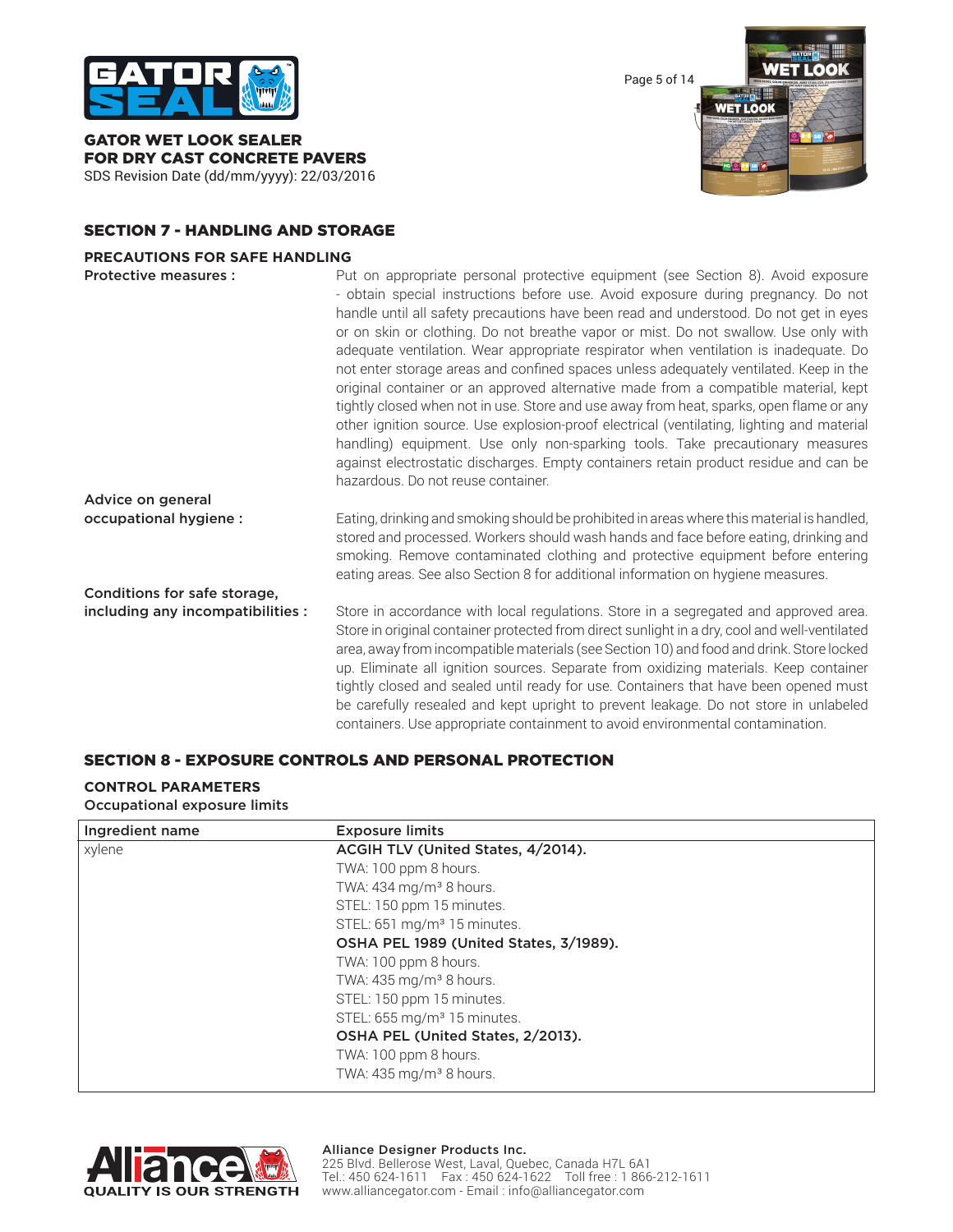

GATOR WET LOOK SEALER

FOR DRY CAST CONCRETE PAVERS SDS Revision Date (dd/mm/yyyy): 22/03/2016 Page 6 of 14



# SECTION 8 - EXPOSURE CONTROLS AND PERSONAL PROTECTION (CONT.)

|                                            | Appropriate engineering controls: Use only with adequate ventilation. Use process enclosures, local exhaust ventilation or<br>other engineering controls to keep worker exposure to airborne contaminants below any<br>recommended or statutory limits. The engineering controls also need to keep gas, vapor<br>or dust concentrations below any lower explosive limits. Use explosion-proof ventilation<br>equipment.                                                                                                                                                                                              |
|--------------------------------------------|----------------------------------------------------------------------------------------------------------------------------------------------------------------------------------------------------------------------------------------------------------------------------------------------------------------------------------------------------------------------------------------------------------------------------------------------------------------------------------------------------------------------------------------------------------------------------------------------------------------------|
| <b>Environmental exposure</b><br>controls: | Emissions from ventilation or work process equipment should be checked to ensure<br>they comply with the requirements of environmental protection legislation. In some<br>cases, fume scrubbers, filters or engineering modifications to the process equipment<br>will be necessary to reduce emissions to acceptable levels.                                                                                                                                                                                                                                                                                        |
| <b>INDIVIDUAL PROTECTION MEASURES</b>      |                                                                                                                                                                                                                                                                                                                                                                                                                                                                                                                                                                                                                      |
| <b>Hygiene measures:</b>                   | Wash hands, forearms and face thoroughly after handling chemical products,<br>before eating, smoking and using the lavatory and at the end of the working period.<br>Appropriate techniques should be used to remove potentially contaminated clothing.<br>Wash contaminated clothing before reusing. Ensure that eyewash stations and safety<br>showers are close to the workstation location.                                                                                                                                                                                                                      |
| Eye/face protection :                      | Safety eyewear complying with an approved standard should be used when a risk<br>assessment indicates this is necessary to avoid exposure to liquid splashes, mists,<br>gases or dusts. If contact is possible, the following protection should be worn, unless<br>the assessment indicates a higher degree of protection: safety glasses with sideshields.                                                                                                                                                                                                                                                          |
| <b>SKIN PROTECTION</b>                     |                                                                                                                                                                                                                                                                                                                                                                                                                                                                                                                                                                                                                      |
| Hand protection:                           | Chemical-resistant, impervious gloves complying with an approved standard should be<br>worn at all times when handling chemical products if a risk assessment indicates this<br>is necessary. Considering the parameters specified by the glove manufacturer, check<br>during use that the gloves are still retaining their protective properties. It should be noted<br>that the time to breakthrough for any glove material may be different for different glove<br>manufacturers. In the case of mixtures, consisting of several substances, the protection<br>time of the gloves cannot be accurately estimated. |
| <b>Body protection:</b>                    | Personal protective equipment for the body should be selected based on the task being<br>performed and the risks involved and should be approved by a specialist before handling<br>this product. When there is a risk of ignition from static electricity, wear antistatic<br>protective clothing. For the greatest protection from static discharges, clothing should<br>include anti-static overalls, boots and gloves.                                                                                                                                                                                           |
| Other skin protection :                    | Appropriate footwear and any additional skin protection measures should be selected<br>based on the task being performed and the risks involved and should be approved by a<br>specialist before handling this product.                                                                                                                                                                                                                                                                                                                                                                                              |
| Respiratory protection:                    | Use a properly fitted, air-purifying or air-fed respirator complying with an approved<br>standard if a risk assessment indicates this is necessary. Respirator selection must be<br>based on known or anticipated exposure levels, the hazards of the product and the safe<br>working limits of the selected respirator.                                                                                                                                                                                                                                                                                             |

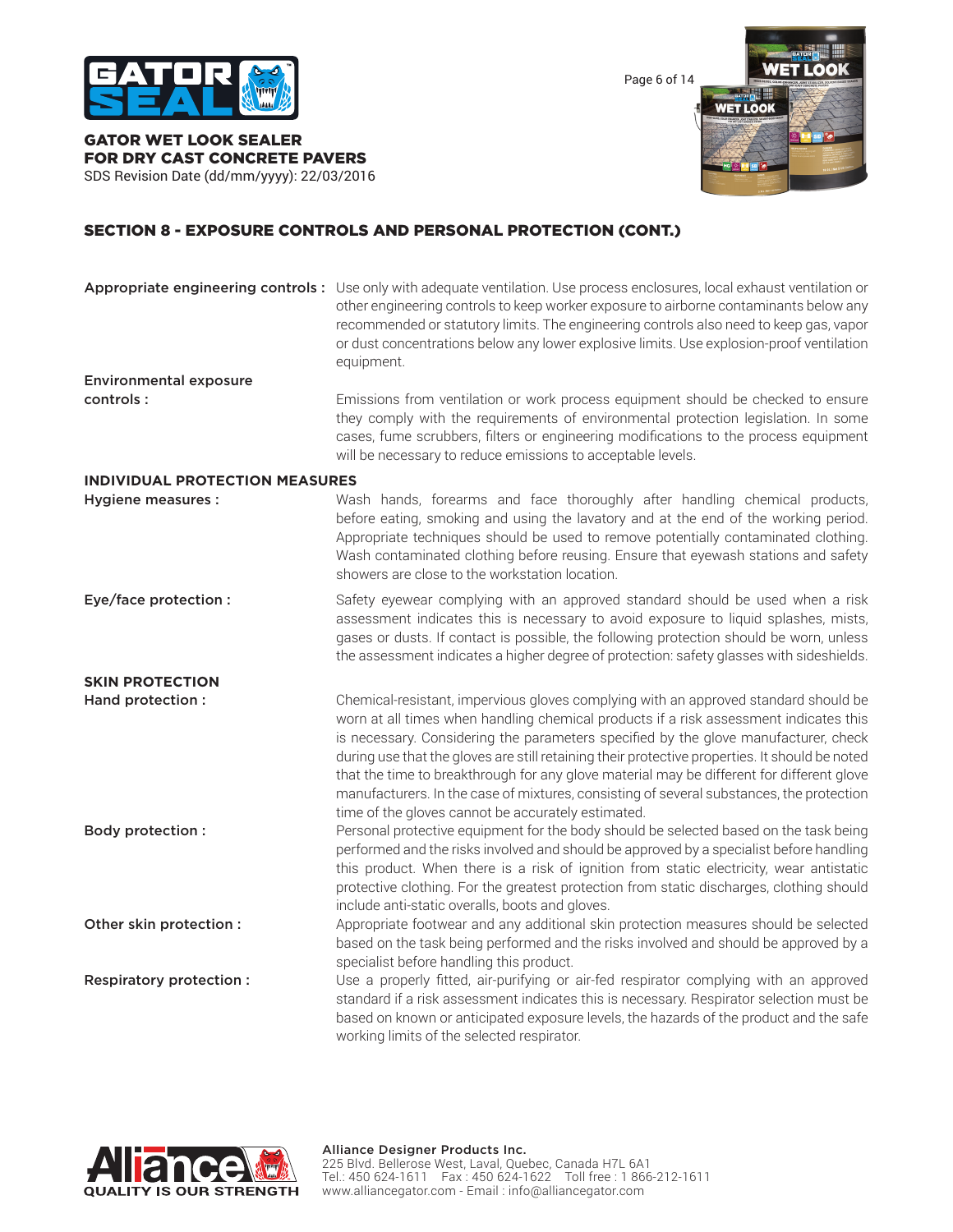

Page 7 of 14



GATOR WET LOOK SEALER FOR DRY CAST CONCRETE PAVERS SDS Revision Date (dd/mm/yyyy): 22/03/2016

# SECTION 9 - PHYSICAL AND CHEMICAL PROPERTIES

| <b>APPEARANCE</b>    |                              |
|----------------------|------------------------------|
| Physical state:      | Liquid.                      |
| Color:               | Clear.                       |
| Odor :               | Not available.               |
| pH :                 | Not available.               |
| Melting point:       | Not available.               |
| Boiling point:       | >90°C (>194°F)               |
| Flash point :        | Closed cup: -16.7°C (62.1°F) |
| Evaporation rate:    | Not available.               |
| Vapor pressure:      | Not available.               |
| Vapor density:       | Not available.               |
| Relative density:    | 0.83                         |
| Solubility in water: | Not available.               |
| Viscosity:           | Not available.               |
| VOC:                 | 399 g/l                      |

# SECTION 10 - STABILITY AND REACTIVITY

| <b>Reactivity:</b>         | No specific test data related to reactivity available for this product or its ingredients.                                                                                 |
|----------------------------|----------------------------------------------------------------------------------------------------------------------------------------------------------------------------|
| <b>Chemical stability:</b> | The product is stable.                                                                                                                                                     |
|                            | Possibility of hazardous reactions: Under normal conditions of storage and use, hazardous reactions will not occur.                                                        |
| Conditions to avoid :      | Avoid all possible sources of ignition (spark or flame). Do not pressurize, cut, weld,<br>braze, solder, drill, grind or expose containers to heat or sources of ignition. |
| Incompatible materials:    | Reactive or incompatible with the following materials: oxidizing materials                                                                                                 |
|                            | Hazardous decomposition products : Under normal conditions of storage and use, hazardous decomposition products<br>should not be produced.                                 |

# SECTION 11 - TOXICOLOGICAL INFORMATION

#### INFORMATION ON TOXICOLOGICAL EFFECTS

| <b>ACUTE TOXICITY</b>          |                          |                |              |                            |                          |
|--------------------------------|--------------------------|----------------|--------------|----------------------------|--------------------------|
| <b>Product/ingredient name</b> | <b>Result</b>            | <b>Species</b> | <b>Dose</b>  |                            | <b>Exposure</b>          |
| dimethyl carbonate             | LD50 Dermal              | Rabbit         | $>5$ g/kg    |                            | $\overline{\phantom{a}}$ |
|                                | LD50 Oral                | Rat            | $13$ g/kg    |                            |                          |
| xylene                         | LC50 Inhalation Gas.     | Rat            |              | 5000 ppm                   | 4 hours                  |
|                                | LD50 Oral                | Rat            |              | 4300 mg/kg                 | $\overline{\phantom{a}}$ |
| <b>Product/ingredient name</b> | Result                   | <b>Species</b> | <b>Score</b> | <b>Exposure</b>            | <b>Observation</b>       |
| xylene                         | Eyes-Mild irritant       | Rabbit         |              | 87 milligrams              |                          |
|                                | Eyes - Severe irritant   | Rabbit         |              | 24 hours 5<br>milligrams   |                          |
|                                | Skin - Mild irritant     | Rat            |              | 8 hours 60<br>microliters  |                          |
|                                | Skin - Moderate irritant | Rabbit         |              | 24 hours 500<br>milligrams | $\qquad \qquad -$        |
|                                | Skin - Moderate irritant | Rabbit         |              | 100 Percent                | $\overline{\phantom{a}}$ |

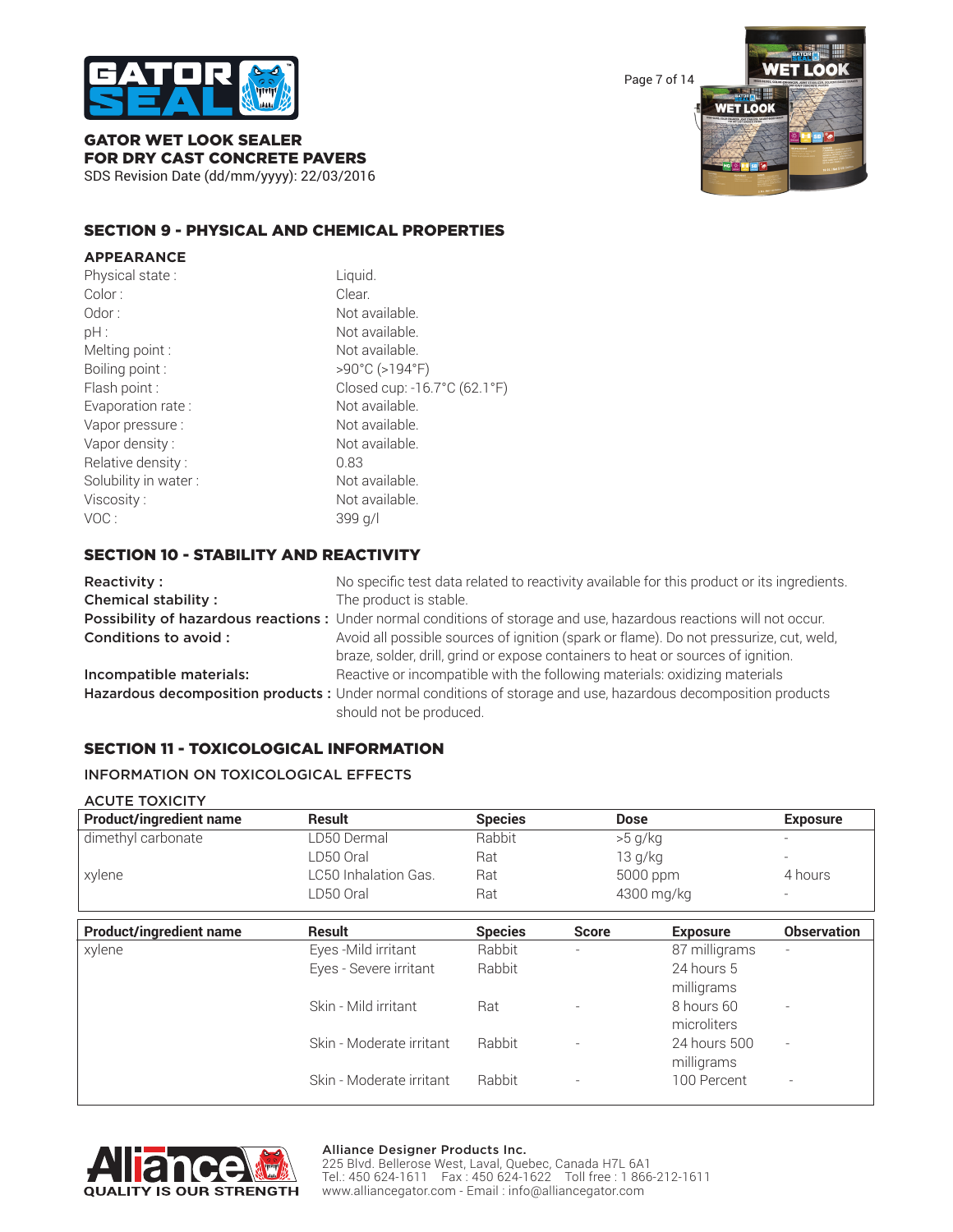

Page 8 of 14



#### GATOR WET LOOK SEALER FOR DRY CAST CONCRETE PAVERS SDS Revision Date (dd/mm/yyyy): 22/03/2016

| <b>SECTION 11 - TOXICOLOGICAL INFORMATION (CONT.)</b>                        |                             |                                                                                                                                                          |                |                              |                |                 |                 |
|------------------------------------------------------------------------------|-----------------------------|----------------------------------------------------------------------------------------------------------------------------------------------------------|----------------|------------------------------|----------------|-----------------|-----------------|
| <b>SENSITIZATION</b>                                                         |                             |                                                                                                                                                          |                |                              |                |                 |                 |
| <b>MUTAGENICITY</b>                                                          |                             |                                                                                                                                                          |                |                              |                |                 |                 |
| <b>Product/ingredient name</b><br>Not available.                             | <b>Experiment</b>           |                                                                                                                                                          | Result         |                              |                |                 |                 |
| <b>CARCINOGENICITY</b>                                                       |                             |                                                                                                                                                          |                |                              |                |                 |                 |
| <b>Product/ingredient name</b><br>Not available.                             | Result                      |                                                                                                                                                          | <b>Species</b> | Dose                         |                | <b>Exposure</b> |                 |
| <b>CLASSIFICATION</b>                                                        |                             |                                                                                                                                                          |                |                              |                |                 |                 |
| <b>Product/ingredient name</b>                                               | <b>OSHA</b>                 |                                                                                                                                                          | <b>IARC</b>    | <b>NTP</b>                   |                |                 |                 |
| xylene                                                                       |                             |                                                                                                                                                          | 3              |                              |                |                 |                 |
| <b>REPRODUCTIVE TOXICITY</b>                                                 |                             |                                                                                                                                                          |                |                              |                |                 |                 |
| Product/ingredient name                                                      | <b>Maternal</b><br>toxicity | Fertility                                                                                                                                                | toxin          | Development                  | <b>Species</b> | Dose            | <b>Exposure</b> |
| Not available.                                                               |                             |                                                                                                                                                          |                |                              |                |                 |                 |
| <b>TERATOGENICITY</b>                                                        |                             |                                                                                                                                                          |                |                              |                |                 |                 |
| Not available.                                                               |                             |                                                                                                                                                          |                |                              |                |                 |                 |
| SPECIFIC TARGET ORGAN TOXICITY (SINGLE EXPOSURE)                             |                             |                                                                                                                                                          |                |                              |                |                 |                 |
| <b>Name</b>                                                                  | Category                    | <b>Route of exposure</b>                                                                                                                                 |                | <b>Target organs</b>         |                |                 |                 |
| dimethyl carbonate                                                           | Category 3                  | Not applicable                                                                                                                                           |                | Narcotic effects             |                |                 |                 |
| xylene                                                                       | Category 3                  | Not applicable                                                                                                                                           |                | Respiratory tract irritation |                |                 |                 |
| SPECIFIC TARGET ORGAN TOXICITY (REPEATED EXPOSURE)                           |                             |                                                                                                                                                          |                |                              |                |                 |                 |
| <b>Name</b>                                                                  | <b>Category</b>             | <b>Route of exposure</b>                                                                                                                                 |                | <b>Target organs</b>         |                |                 |                 |
| xylene                                                                       | Category 2                  | Inhalation                                                                                                                                               |                | ears                         |                |                 |                 |
| <b>ASPIRATION HAZARD</b>                                                     |                             |                                                                                                                                                          |                |                              |                |                 |                 |
| <b>Name</b>                                                                  | <b>Result</b>               |                                                                                                                                                          |                |                              |                |                 |                 |
| xylene                                                                       |                             | <b>ASPIRATION HAZARD - Category 1</b>                                                                                                                    |                |                              |                |                 |                 |
| POTENTIAL ACUTE HEALTH EFFECTS                                               |                             |                                                                                                                                                          |                |                              |                |                 |                 |
| Eye contact<br><b>Inhalation</b>                                             |                             | No known significant effects or critical hazards.<br>Can cause central nervous system (CNS) depression. May cause drowsiness and<br>dizziness.           |                |                              |                |                 |                 |
| Skin contact<br>Ingestion                                                    |                             | No known significant effects or critical hazards.<br>Can cause central nervous system (CNS) depression. May be fatal if swallowed and<br>enters airways. |                |                              |                |                 |                 |
| SYMPTOMS RELATED TO THE PHYSICAL, CHEMICAL AND TOXICOLOGICAL CHARACTERISTICS |                             |                                                                                                                                                          |                |                              |                |                 |                 |
| Eye contact                                                                  |                             | No specific data.                                                                                                                                        |                |                              |                |                 |                 |

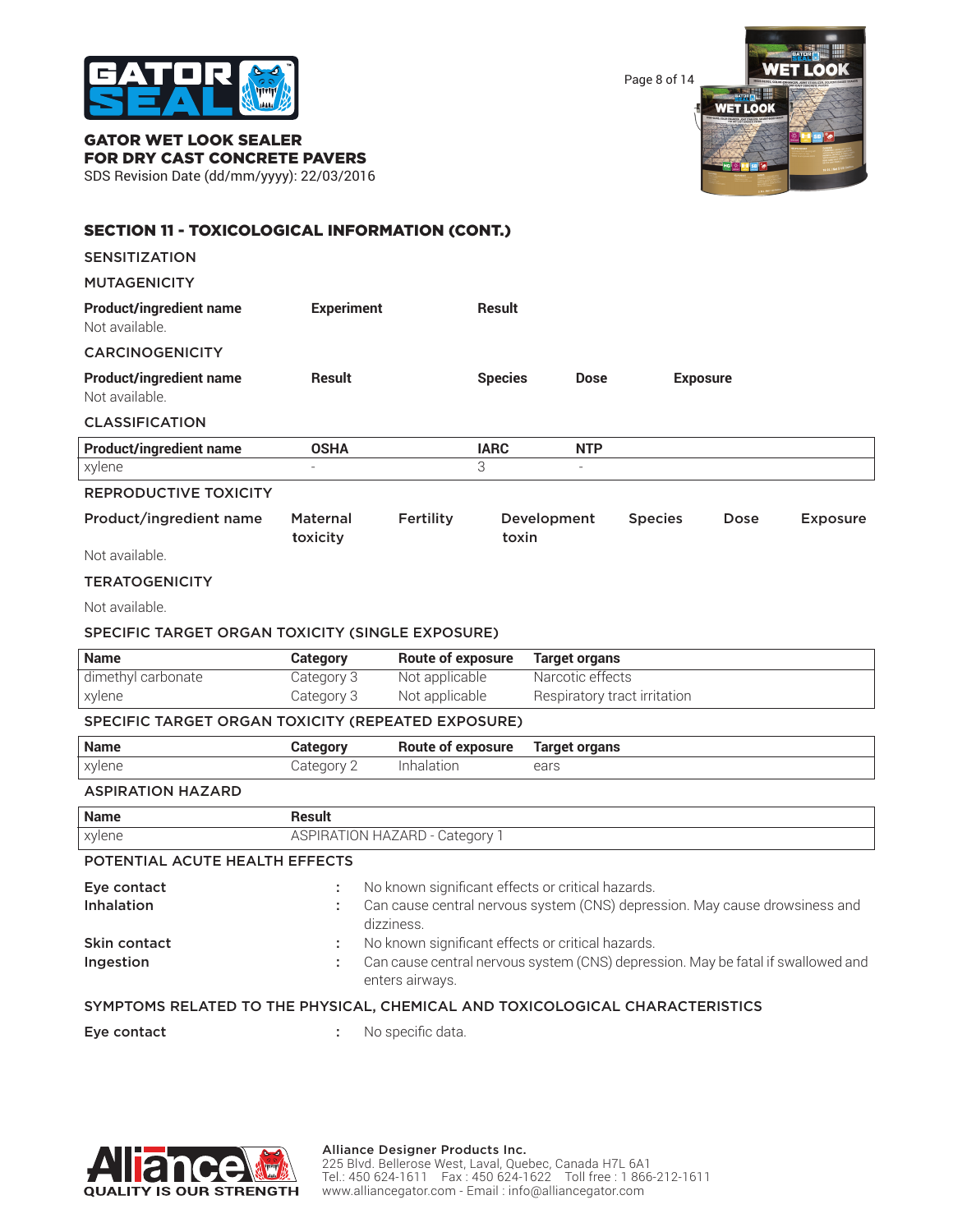

Page 9 of 14



GATOR WET LOOK SEALER FOR DRY CAST CONCRETE PAVERS

SDS Revision Date (dd/mm/yyyy): 22/03/2016

# SECTION 11 - TOXICOLOGICAL INFORMATION (CONT.)

| <b>Inhalation</b>                              | ÷ | Adverse symptoms may include the following:<br>nausea or vomiting<br>headache<br>drowsiness/fatique<br>dizziness/vertigo<br>unconsciousness<br>reduced fetal weight<br>increase in fetal deaths |
|------------------------------------------------|---|-------------------------------------------------------------------------------------------------------------------------------------------------------------------------------------------------|
|                                                |   | skeletal malformations                                                                                                                                                                          |
| Skin contact                                   | ÷ | Adverse symptoms may include the following:<br>reduced fetal weight<br>increase in fetal deaths<br>skeletal malformations                                                                       |
| Ingestion                                      | ÷ | Adverse symptoms may include the following:<br>nausea or vomiting<br>reduced fetal weight<br>increase in fetal deaths<br>skeletal malformations                                                 |
| DELAYED AND IMMEDIATE EFFECTS AND ALSO CHRONIC |   |                                                                                                                                                                                                 |

EFFECTS FROM SHORT AND LONG TERM EXPOSURE

#### **SHORT TERM EXPOSURE**

| Potential immediate effects<br><b>Potential delaved effects</b> | Not available.<br>Not available. |
|-----------------------------------------------------------------|----------------------------------|
| <b>LONG TERM EXPOSURE</b>                                       |                                  |
| Potential immediate effects                                     | Not available.                   |

|                           | .              |
|---------------------------|----------------|
| Potential delayed effects | Not available. |

#### **POTENTIAL CHRONIC HEALTH EFFECTS**

| General                  | May cause damage to organs through prolonged or repeated exposure. |
|--------------------------|--------------------------------------------------------------------|
| Carcinogenicity          | No known significant effects or critical hazards.                  |
| Mutagenicity             | No known significant effects or critical hazards.                  |
| <b>Teratogenicity</b>    | No known significant effects or critical hazards.                  |
| Developmental effects    | No known significant effects or critical hazards.                  |
| <b>Fertility effects</b> | Suspected of damaging fertility.                                   |

# NUMERICAL MEASURES OF TOXICITY

#### ACUTE TOXICITY ESTIMATES

| Route             | <b>ATE value</b> |
|-------------------|------------------|
| <sup>1</sup> Oral | 5260.4 mg/kg     |
| Dermal            | 11572.9 mg/kg    |



#### Alliance Designer Products Inc.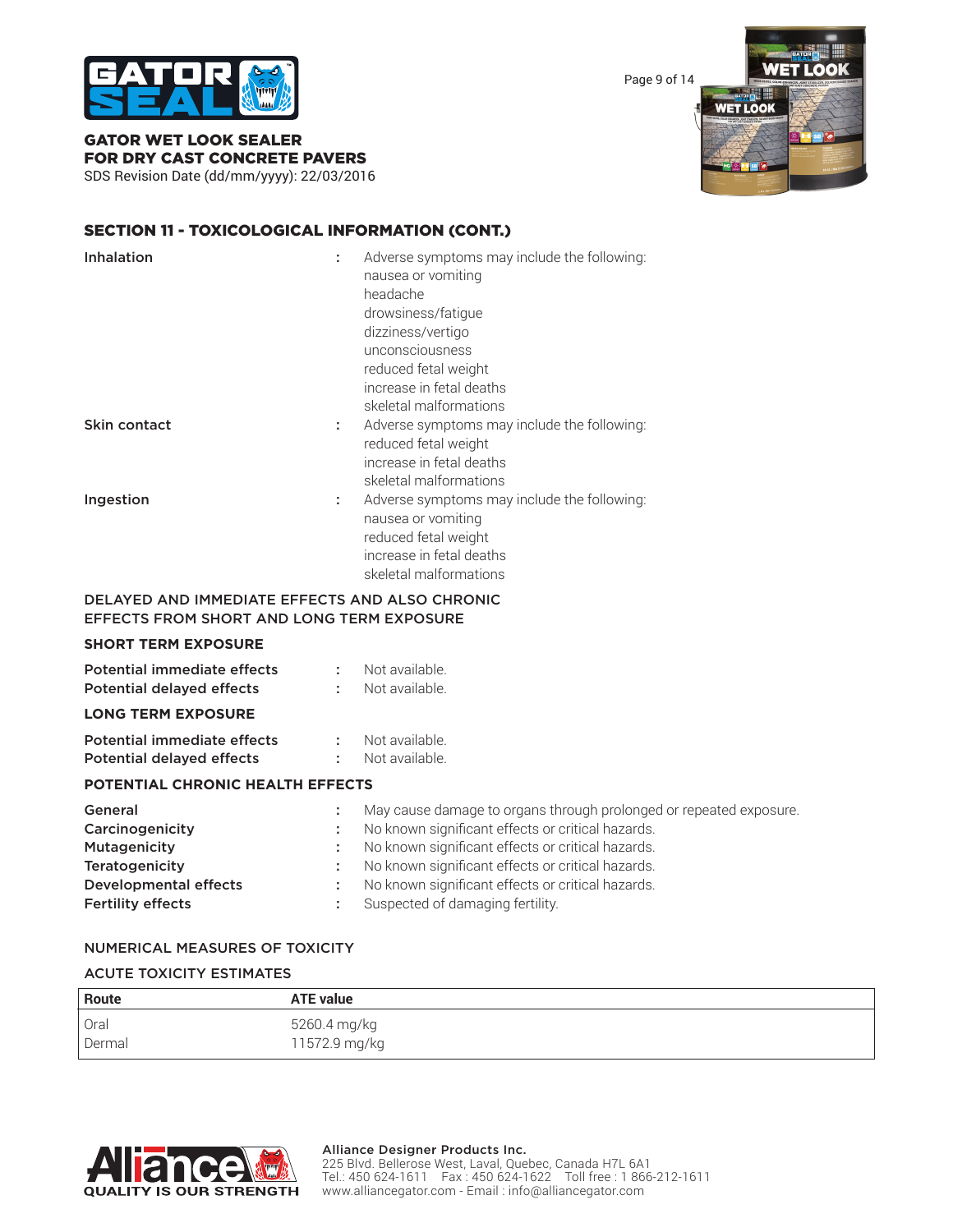

Page 10 of 14



# GATOR WET LOOK SEALER FOR DRY CAST CONCRETE PAVERS

SDS Revision Date (dd/mm/yyyy): 22/03/2016

# SECTION 12 - ECOLOGICAL INFORMATION

#### **TOXICITY**

| Product/ingredientname | Result                            | <b>Species</b>             | <b>Exposure</b> |
|------------------------|-----------------------------------|----------------------------|-----------------|
| xylene                 | Acute LC50 8500 µg/l Marine water | Crustaceans - Palaemonetes |                 |
|                        |                                   | pugio                      | 48 hours        |
|                        |                                   |                            |                 |
|                        | Acute LC50 3.3 mg/l               | Fish                       | 96 hours        |
|                        | Acute LC50 8.2 mg/l               | Fish                       | 96 hours        |
|                        | Acute LC50 8.6 mg/l               | Fish                       | 96 hours        |
|                        | Acute LC50 12 mg/l                | Fish                       | 96 hours        |
|                        | Acute LC50 13.3 mg/l              | Fish                       | 96 hours        |
|                        | Acute LC50 13.4 mg/l              | Fish                       | 96 hours        |

## PERSISTENCE AND DEGRADABILITY

Not available.

## BIOACCUMULATIVE POTENTIAL

| Product/ingredient name | LogPow | <b>BCF</b>  | Potential |
|-------------------------|--------|-------------|-----------|
| dimethyl carbonate      | 0.354  |             | low       |
| xylene                  |        | 8.1 to 25.9 | low       |

#### MOBILITY IN SOIL

Other adverse effects : No known significant effects or critical hazards.

# SECTION 13 - DISPOSAL CONSIDERATIONS

**Disposal methods** : The generation of waste should be avoided or minimized wherever possible. Disposal of this product, solutions and any by-products should at all times comply with the requirements of environmental protection and waste disposal legislation and any regional local authority requirements. Dispose of surplus and non-recyclable products via a licensed waste disposal contractor. Waste should not be disposed of untreated to the sewer unless fully compliant with the requirements of all authorities with jurisdiction. Waste packaging should be recycled. Incineration or landfill should only be considered when recycling is not feasible. This material and its container must be disposed of in a safe way. Care should be taken when handling emptied containers that have not been Disposal methods : Section 13. Disposal considerations TRISEAL SB2000 B DMCUSA Issue/revision date : 13/01/2016. Date of previous issue : 06/11/2015. Version : 2 8/12 cleaned or rinsed out. Empty containers or liners may retain some product residues. Vapor from product residues may create a highly flammable or explosive atmosphere inside the container. Do not cut, weld or grind used containers unless they have been cleaned thoroughly internally. Avoid dispersal of spilled material and runoff and contact with soil, waterways, drains and sewers.

# UNITED STATES - RCRA TOXIC HAZARDOUS WASTE "U" LIST

| -----<br>Ing<br>пенс    | $\sim$ $\mu$<br>1.JH | .          | number<br>лс |
|-------------------------|----------------------|------------|--------------|
| Xylene<br>$\sim$ $\sim$ | $\cap$<br>$\sim$     | ister<br>. | 1230<br>∪∠∪ສ |



#### Alliance Designer Products Inc.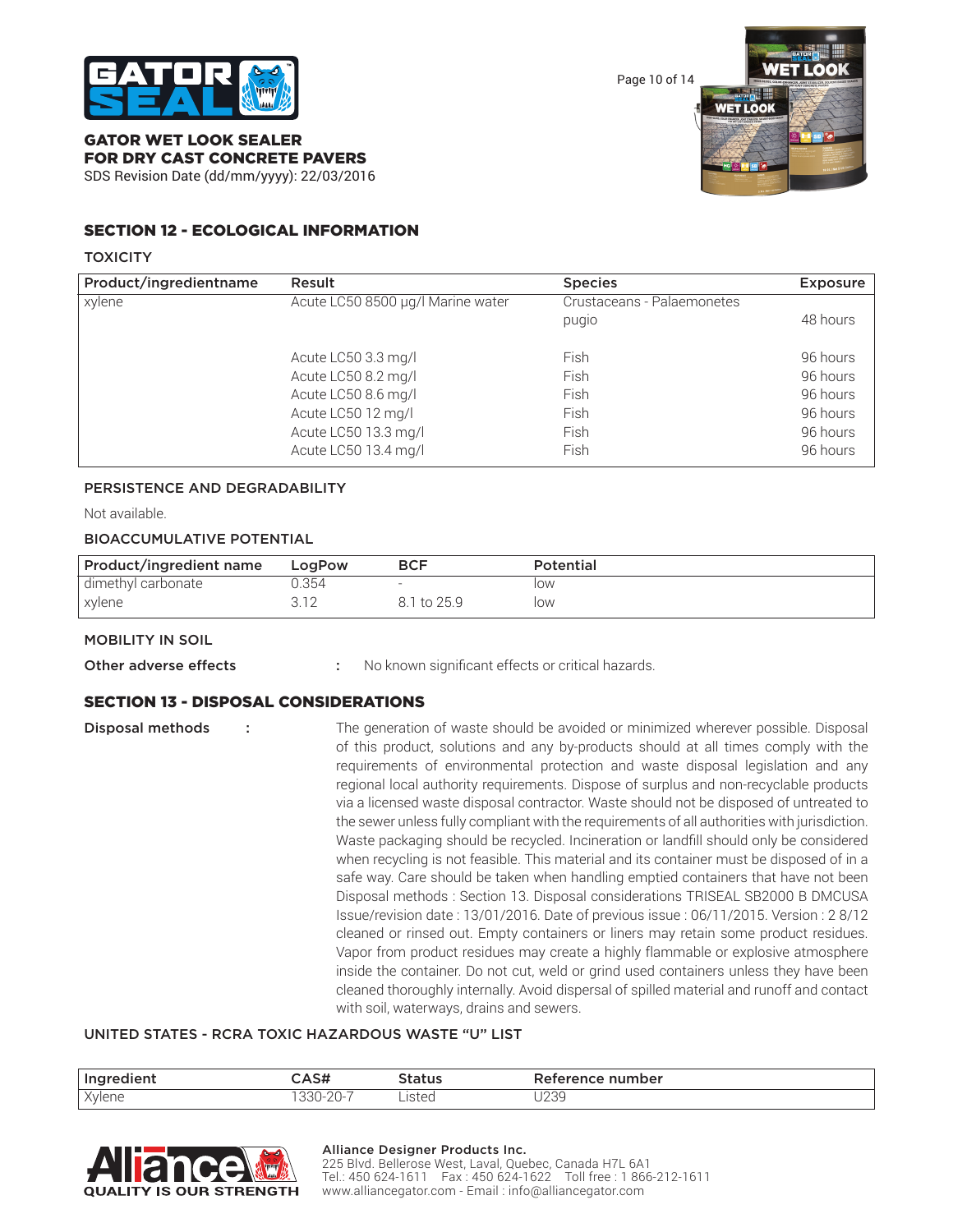

Page 11 of 14



#### GATOR WET LOOK SEALER FOR DRY CAST CONCRETE PAVERS

SDS Revision Date (dd/mm/yyyy): 22/03/2016

# SECTION 14 - TRANPORT INFORMATION

|                                       | <b>DOT Classification</b>                                                                                                                                                                                                                                       | <b>TDG Classification</b> | <b>IMDG</b>                | <b>IATA</b>                |
|---------------------------------------|-----------------------------------------------------------------------------------------------------------------------------------------------------------------------------------------------------------------------------------------------------------------|---------------------------|----------------------------|----------------------------|
| <b>UN number</b>                      | 1139                                                                                                                                                                                                                                                            | 1139                      | 1139                       | 1139                       |
| <b>UN proper</b><br>shipping name     | COATING<br>SOLUTION                                                                                                                                                                                                                                             | COATING<br>SOLUTION       | <b>COATING</b><br>SOLUTION | <b>COATING</b><br>SOLUTION |
| <b>Transport</b><br>hazard class (es) | 3                                                                                                                                                                                                                                                               | 3                         | 3                          | 3                          |
| Packing group                         | $\begin{array}{c} \hline \end{array}$                                                                                                                                                                                                                           | $\mathbf{  }$             | $\mathbf{  }$              | $\mathbb{I}$               |
| Environmental<br>hazards              | No.                                                                                                                                                                                                                                                             | No.                       | No.                        | No.                        |
| <b>Additional</b><br>information      | <b>Reportable quantity</b><br>1000 lbs / 454 kg<br>[113.15 gal / 428.3 L]<br>Package sizes<br>shipped in quantities<br>less than the<br>product reportable<br>quantity are not<br>subject to the RQ<br>(reportable quantity)<br>transportation<br>requirements. |                           |                            |                            |

Special precautions for user : Transport within user's premises: always transport in closed containers that are upright and secure. Ensure that persons transporting the product know what to do in the event of an accident or spillage.

**Transport in bulk according : Not available.** to Annex II of MARPOL 73/78 and the IBC Code

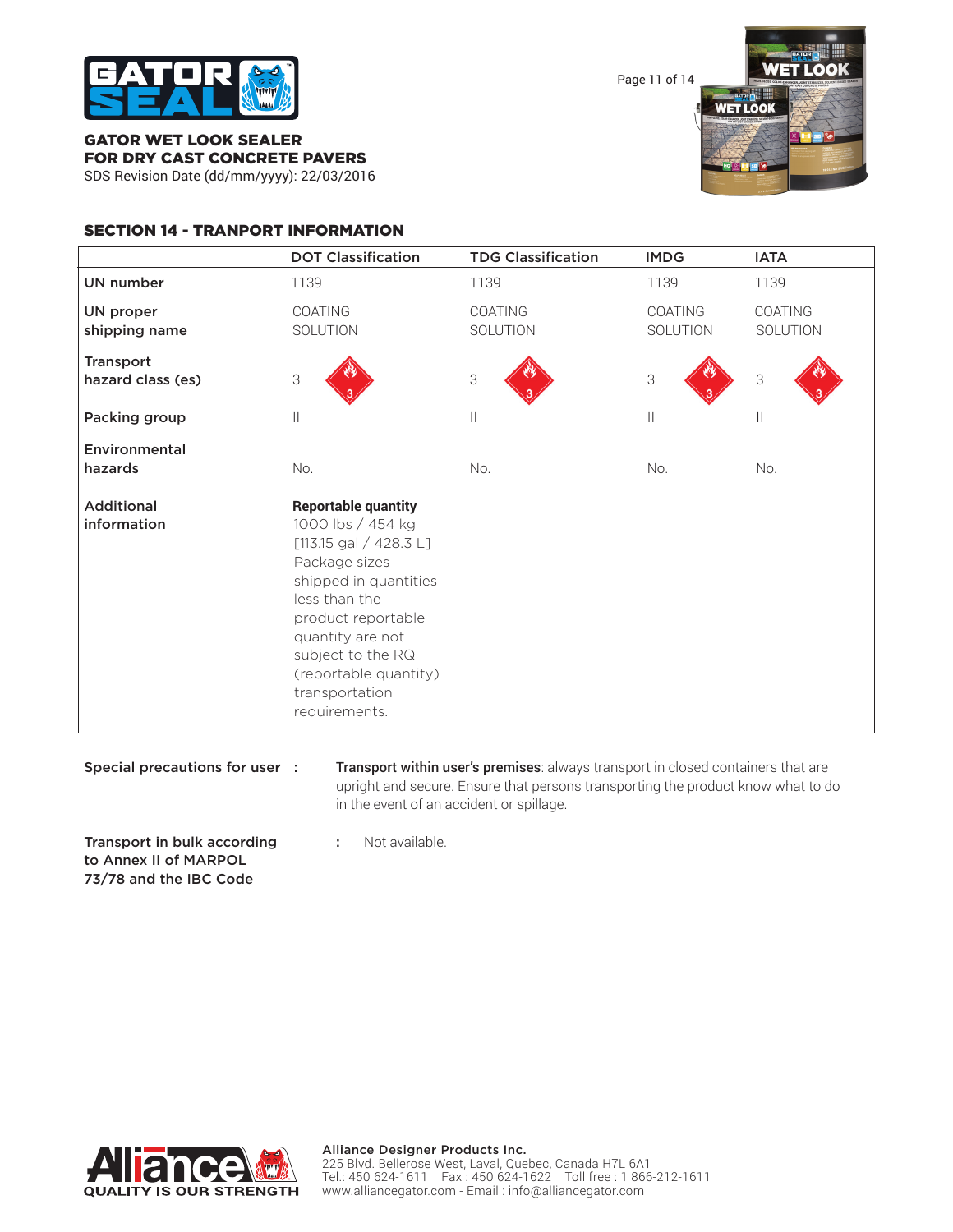

Page 12 of 14



#### GATOR WET LOOK SEALER FOR DRY CAST CONCRETE PAVERS

SDS Revision Date (dd/mm/yyyy): 22/03/2016

# SECTION 15 - REGULATORY INFORMATION

CALIFORNIA PROP. 65

Not available.

| Product/ingredient name                                      | Cancer | Reproductive                                                                | No significant<br>risk level | Maximum acceptable<br>dosage level |
|--------------------------------------------------------------|--------|-----------------------------------------------------------------------------|------------------------------|------------------------------------|
|                                                              |        |                                                                             |                              |                                    |
| U.S. Federal regulations                                     |        |                                                                             |                              |                                    |
| United States inventory (TSCA 8b) :                          |        | All components are listed or exempted.<br>Clean Water Act (CWA) 311: xylene |                              |                                    |
| Clean Air Act Section 112(b) Hazardous Air Pollutants (HAPs) |        |                                                                             |                              | Listed                             |
| <b>Clean Air Act Section 602 Class I Substances</b>          |        |                                                                             | ٠<br>٠                       |                                    |
| <b>Clean Air Act Section 602 Class II Substances</b>         |        |                                                                             | ۰                            | Not listed                         |
| <b>DEA List I Chemicals (Precursor Chemicals)</b>            |        |                                                                             | ٠                            | Not listed                         |
| <b>DEA List II Chemicals (Essential Chemicals)</b>           |        |                                                                             | ٠                            | Not listed                         |
| <b>SARA 302/304</b>                                          |        |                                                                             |                              |                                    |
| <b>COMPOSITION/INFORMATION ON INGREDIENTS</b>                |        |                                                                             |                              |                                    |

No products were found.

| SARA 304 RQ         | $\mathcal{L}^{\text{max}}$ | Not applicable.                                                                    |
|---------------------|----------------------------|------------------------------------------------------------------------------------|
| <b>SARA 311/312</b> |                            |                                                                                    |
| Classification      | $\mathcal{L}^{\text{max}}$ | Fire hazard<br>Immediate (acute) health hazard<br>Delayed (chronic) health hazard. |

# COMPOSITION/INFORMATION ON INGREDIENTS

| <b>Name</b>        | %                | Fire hazard | Sudden release<br>of pressure | Reactive | <b>Immediate</b><br>(acute)<br>health<br>hazard | <b>Delayed</b><br>(chronic)<br>health<br>hazard |
|--------------------|------------------|-------------|-------------------------------|----------|-------------------------------------------------|-------------------------------------------------|
| dimethyl carbonate | $\geq 50 - 75$   | Yes         | Νo                            | No       | Yes                                             | No                                              |
| xylene             | $\geq$ 10 - < 20 | Yes         | Νo                            | No       | Yes                                             | Yes                                             |

#### SARA 313

|                                    | Product name | CAS number | %               |
|------------------------------------|--------------|------------|-----------------|
| Form R - Reporting<br>requirements | xvlene       | 1330-20-7  | $\geq 10 - 20$  |
| Supplier notification              | xylene       | 1330-20-7  | $\geq$ 10 - <20 |

SARA 313 notifications must not be detached from the SDS and any copying and redistribution of the SDS shall include copying and redistribution of the notice attached to copies of the SDS subsequently redistributed.



#### Alliance Designer Products Inc.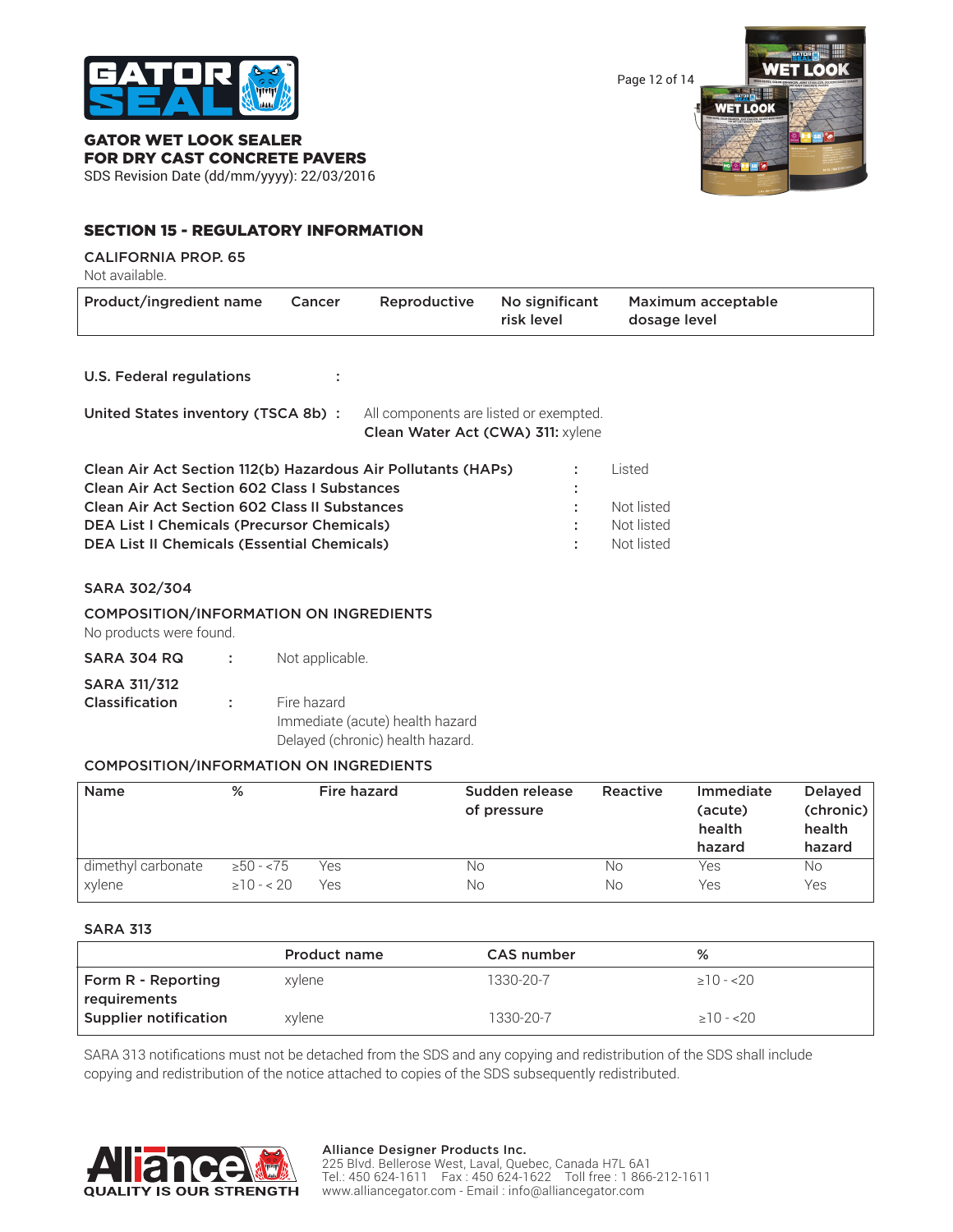

Page 13 of 14



#### GATOR WET LOOK SEALER FOR DRY CAST CONCRETE PAVERS

SDS Revision Date (dd/mm/yyyy): 22/03/2016

# SECTION 15 - REGULATORY INFORMATION (CONT.)

## STATE REGULATIONS

| <b>Massachusetts</b>       |                | The following components are listed: METHYL CARBONATE; XYLENE                                                         |
|----------------------------|----------------|-----------------------------------------------------------------------------------------------------------------------|
| New York                   | ÷.             | The following components are listed: Xylene (mixed)                                                                   |
| <b>New Jersey</b>          | ÷              | The following components are listed: DIMETHYL CARBONATE; CARBONIC ACID,<br>DIMETHYL ESTER; XYLENES; BENZENE, DIMETHYL |
| Pennsylvania               | <b>COLLECT</b> | The following components are listed: CARBONIC ACID, DIMETHYL ESTER; BENZENE,<br><b>DIMETHYL</b>                       |
| <b>INTERNATIONAL LISTS</b> |                |                                                                                                                       |
| <b>NATIONAL INVENTORY</b>  |                |                                                                                                                       |
|                            |                |                                                                                                                       |

| Australia | Not determined.                        |
|-----------|----------------------------------------|
| Canada    | All components are listed or exempted. |
| Europe    | Not determined.                        |

# SECTION 16 -OTHER INFORMATION

# HAZARDOUS MATERIAL INFORMATION SYSTEM (U.S.A.)

| <b>HEALTH</b>           |  |
|-------------------------|--|
| <b>FLAMMABILITY</b>     |  |
| <b>PHYSICAL HAZARDS</b> |  |

The customer is responsible for determining the PPE code for this material.

# NATIONAL FIRE PROTECTION ASSOCIATION (U.S.A.)



**HISTORY** 

| Date of issue/Date of revision |  |
|--------------------------------|--|
| Date of previous issue version |  |
| <b>References</b>              |  |

- $: 22/03/2016.$
- $.06/07/2015.$
- : · · Manufacturer's Material Safety Data Sheet. Material Safety Data Sheet issued by: la Commission de la Santé et de la Sécurité du Travail du Québec. - Hawley, G.G.; The Condensed Chemical Dictionary, 11th edition. New York N.Y., Van Nostrand Reinold, 1987.